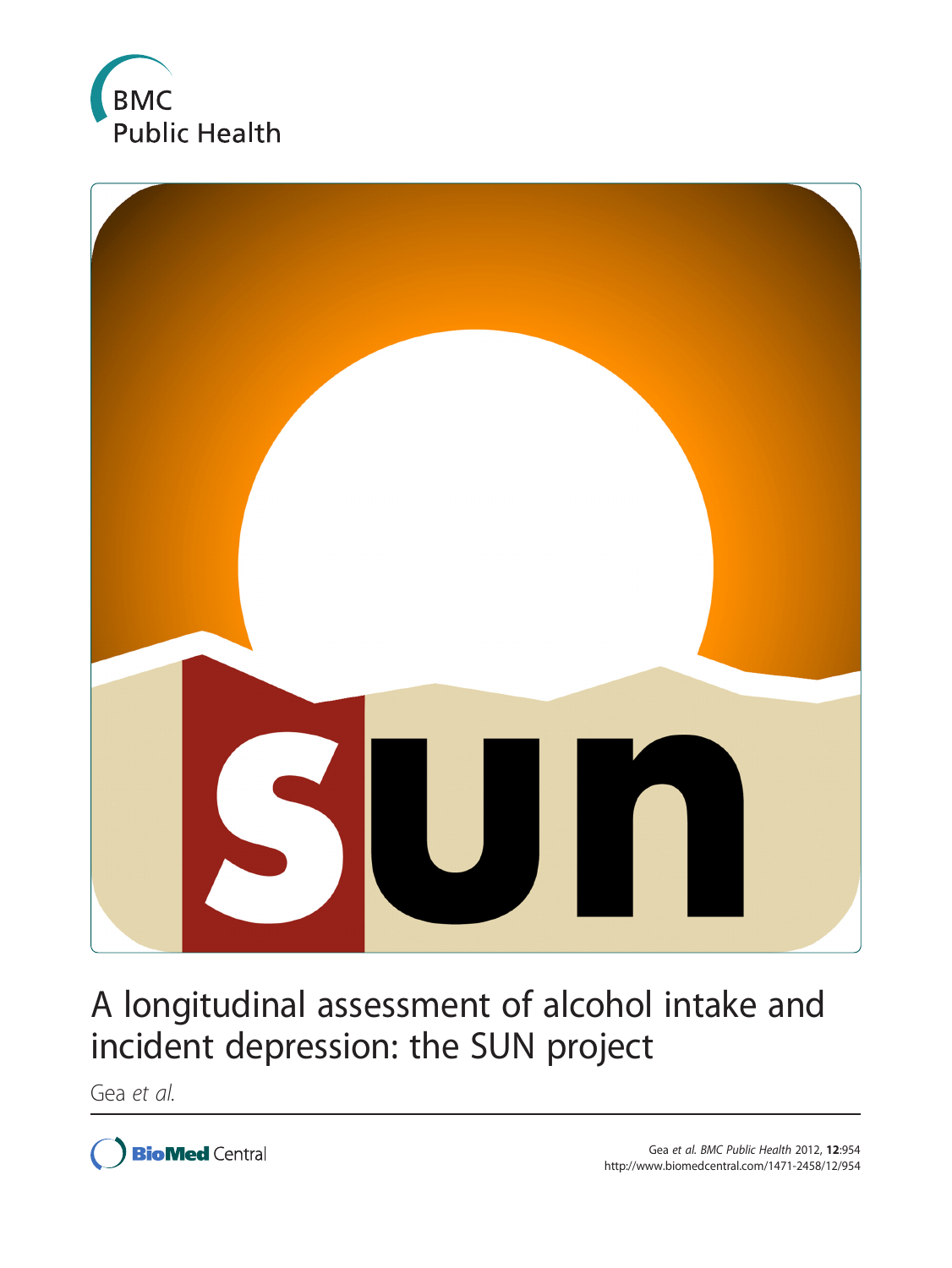## **RESEARCH ARTICLE Example 2018 12:00 Department of the CONNECTION CONNECTION CONNECTION CONNECTION**



## A longitudinal assessment of alcohol intake and incident depression: the SUN project

Alfredo Gea<sup>1</sup>, Miguel A Martinez-Gonzalez<sup>1\*</sup>, Estefania Toledo<sup>1,2</sup>, Almudena Sanchez-Villegas<sup>3</sup>, Maira Bes-Rastrollo<sup>1</sup> , Jorge M Nuñez-Cordoba<sup>1</sup>, Carmen Sayon-Orea<sup>1</sup> and Juan J Beunza<sup>1</sup>

## **Abstract**

Background: Longitudinal studies assessing the long-term association between alcohol intake and depression are scarce. The type of beverage may also be important. Therefore we aimed to prospectively evaluate the influence of alcohol intake on incident depression in a Mediterranean cohort.

Methods: We assessed 13,619 university graduates (mean age: 38 years, 42% men) participating in a Spanish prospective epidemiological cohort (the SUN Project), initially free of depression. They were recruited between 1999–2008 and biennially followed-up during 2001–2010. At baseline, a 136-item validated food–frequency questionnaire was used to assess alcohol intake. Wine was the preferred beverage. Participants were classified as incident cases of depression if they reported a new clinical diagnosis of depression by a physician and/or initiated the use of antidepressant drugs. Cox regression and restricted cubic splines analyses were performed over 82,926 person-years.

Results: Only among women, an U-shaped relationship between total alcohol intake and depression risk was found (P=0.01). Moderate alcohol intake (5–15 g/day) was associated with lower risk (Hazard Ratio: 0.62; 95% Confidence Interval: 0.43-0.89). No association was apparent for higher intakes of alcohol or for any specific type of alcoholic beverage.

**Conclusions:** Moderate alcohol intake might protect against depression among women. Further confirmatory studies are needed.

Keywords: Alcohol intake, Depression, Cohort analysis, Mediterranean population

## Background

Unipolar depressive disorder is the most prevalent mental disease in the world and it is increasing steadily [\[1](#page-8-0)]. The prevalence of major depression may reach up to 21% in some populations [[2\]](#page-8-0). Depression is the third leading cause of global disease burden measured in Disability Adjusted Life Years (DALYs), and the first one measured in Years Lost to Disability [\[3\]](#page-8-0). If nothing is done, depression will become the first leading cause of global disease burden (DALYs) in 2030 [\[3](#page-8-0)]. Besides, 2.25 million deaths per year in the world may be attributed to alcohol intake, even after subtracting the beneficial effects of moderate alcohol intake on the development

of cardiovascular disease [\[4](#page-8-0)]. In addition, alcohol intake is the  $8<sup>th</sup>$  global death risk factor and the  $3<sup>rd</sup>$  risk factor for disease and disability measured in DALYs [[4\]](#page-8-0). Some cross-sectional studies have shown high rates of comorbidity of depression and Alcohol Use Disorders (AUD), which includes alcohol dependence and alcohol abuse [[5,6\]](#page-8-0). Although some cohort and case–control studies have investigated this relationship, the longitudinal association between the quantity of alcohol intake and clinically diagnosed incident depression has not been assessed so far. Moreover reverse causation is a very important threat for the validity of cross-sectional or short-term follow-up studies. Besides, alcohol intake enormously varies among different populations regarding the type of alcoholic beverage, quantity and drinking pattern. We aimed to prospectively evaluate the long-term influence of alcohol intake on the development of depression during a



© 2012 Gea et al.; licensee BioMed Central Ltd. This is an Open Access article distributed under the terms of the Creative Commons Attribution License (http://creativecommons.org/licenses/by/2.0), which permits unrestricted use, distribution, and reproduction in any medium, provided the original work is properly cited.

<sup>\*</sup> Correspondence: mamartinez@unav.es <sup>1</sup>

<sup>&</sup>lt;sup>1</sup>Department of Preventive Medicine and Public Health, University of Navarra, Irunlarrea 1, 31008 Pamplona, Spain

Full list of author information is available at the end of the article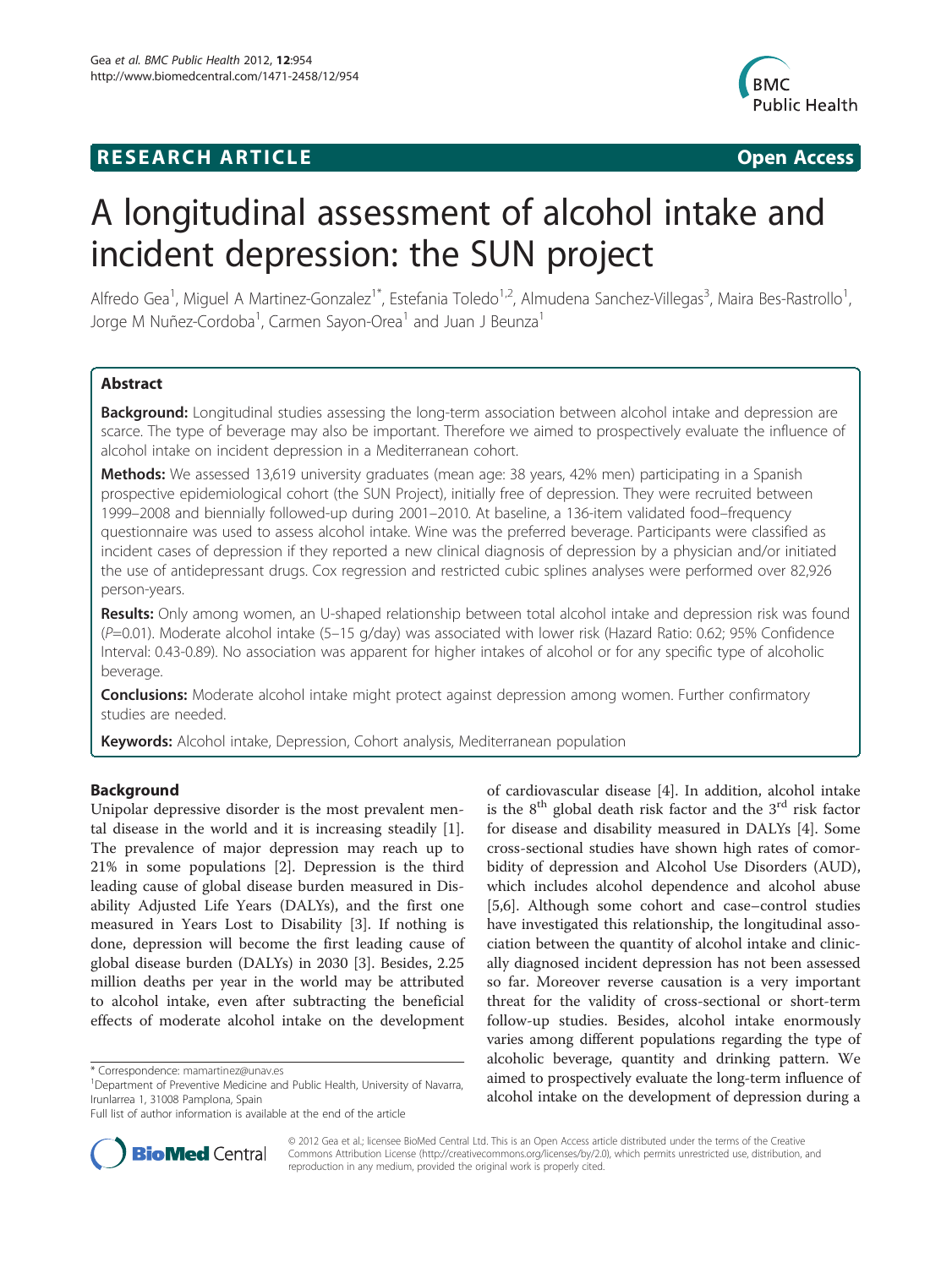10 years follow-up in a Mediterranean cohort, where red wine was the most consumed alcoholic beverage.

### Methods

#### Subjects

The "Seguimiento Universidad de Navarra" (SUN) Project is a prospective dynamic cohort, which started in 1999, following the model of the Nurses' Health Study and the Health Professionals Follow-up Study [\[7](#page-8-0)]. Details of the design and methods of this cohort have been described elsewhere [\[8,9](#page-8-0)]. Biennial mailed questionnaires were used to obtain updated information from participants. Up to February 2008, 19,576 subjects were recruited. Of these, 17,462 were successfully followed-up (at least one follow-up questionnaire), achieving a retention rate of 89.2%. Subjects with energy intake out of predefined limits (800 Kcal/day or 4,000 Kcal/day in men and 500 Kcal/day or 3,500 Kcal/day in women) [[10](#page-8-0)] were excluded (n=1,675). Other 1,844 subjects who reported prevalent, personal history of previous depression, or use of antidepressants at baseline, and 324 subjects who reported incident depression in the first follow-up questionnaire, up to 2 years of follow-up, were also excluded. The exclusion of incident cases at the second year of follow-up is discussed below. Finally 13,619 participants were included in the analyses (Figure 1). The study was approved by the Institutional Review Board of the University of Navarra. Informed consent was implied by the voluntary completion of the baseline questionnaire.

## Exposure assessment

Alcohol intake was assessed at baseline with a semiquantitative food-frequency questionnaire (FFQ) that included questions on alcoholic beverage consumption during the past year (red wine, other wines, beer, and spirits). In the validation study for this questionnaire, the correlation coefficient for alcohol intake between the FFQ and four food records was 0.90 [\[11\]](#page-8-0).

Participants were divided into four groups according to their baseline alcohol intake: abstainers, those who reported drinking less than 10 g/day of alcohol, those with an intake ranging from 10 and 25 g/day and the fourth group with an intake higher than 25 g/day. These groups were reclassified according to the results of the spline in 4 new categories: abstainers, less than 5 g/day, between 5 and 15 g/day, and more than 15 g/day.

In the stratified analysis by type of beverage, alcohol intake was considered as a continuous variable, and adjustment for total alcohol intake was performed through the residuals method [[12](#page-8-0)].

#### Outcome assessment

Incident cases of depression were defined as a positive answer by participants in any of the follow-up questionnaires  $(4^{th}, 6^{th}, 8^{th}, or 10^{th}$  year) to the question 'Have you ever been diagnosed of depression by a medical doctor?' or a positive report after 4 or more years of follow-up habitual use of antidepressant drugs. We excluded the early cases (depression diagnosis made or antidepressant use reported within the first 2 years of follow-up), to avoid reverse causation bias. Antidepressant use was ascertained through an open question in which the participants reported their habitual medication use. This definition of incident depression was validated by a Psychiatrist in a sub-sample of our cohort using the Structured Clinical Interview for DSM-IV (SCID-I) as a gold standard,

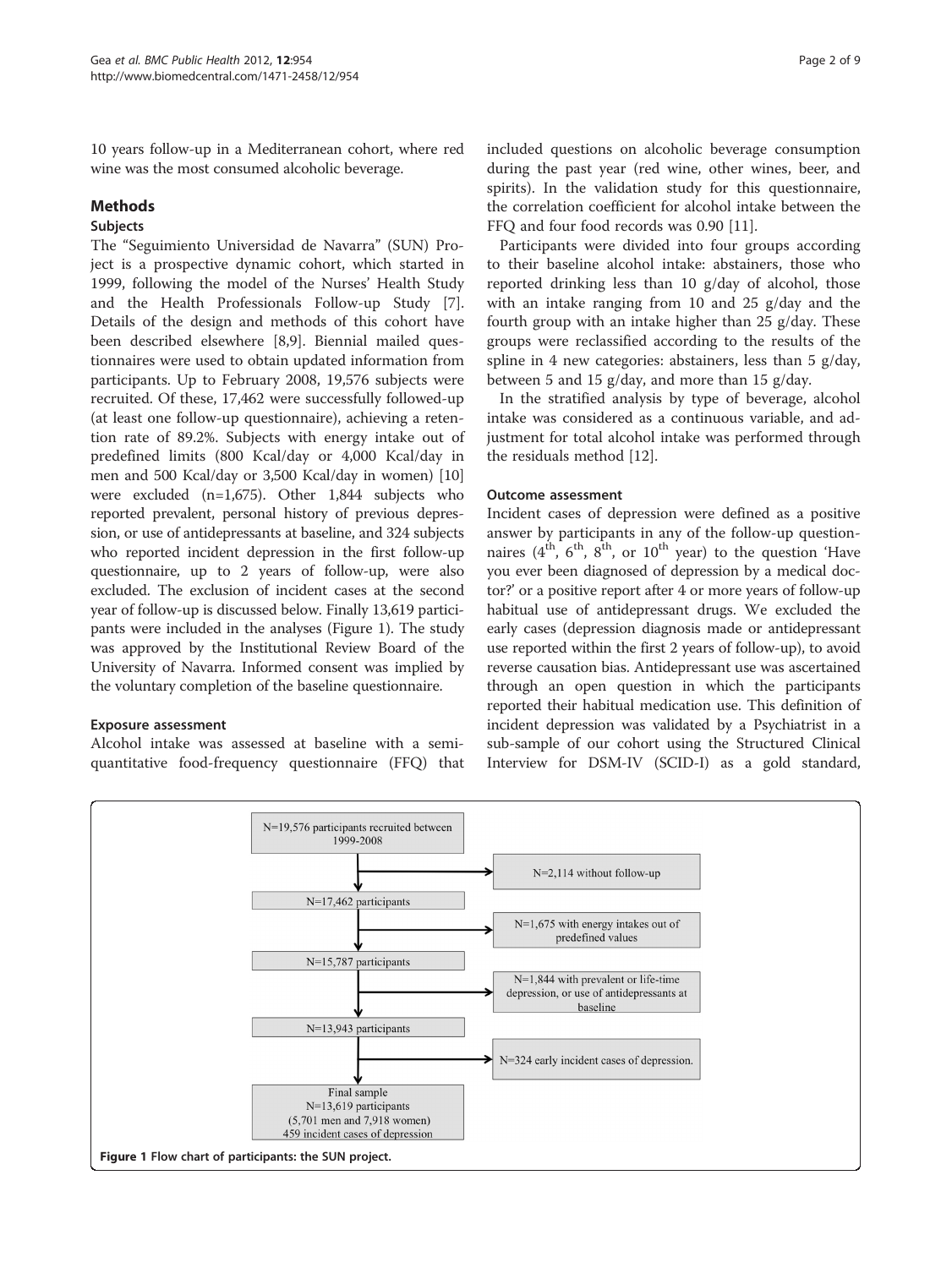obtaining a specificity of 0.96; a percentage of confirmed depression of 74% and a percentage of confirmed nondepression of 81% [[13](#page-8-0)].

#### Covariate assessment

We obtained the information about medical, sociodemographic, anthropometric, and lifestyle variables from the baseline questionnaire. Physical activity was assessed through a validated physical activity questionnaire [[14](#page-8-0)]. Adherence to the Mediterranean Dietary Pattern (MDP) was evaluated combining 8 items (fruits and nuts, vegetables, fish, legumes, cereals, dairy products, meat and meat products, and the ratio Monounsaturated Fatty Acids/Saturated Fatty Acids) according to the score proposed by Trichopoulou et al. [[15\]](#page-8-0), but excluding alcohol intake, that was not taken into account to build the MDP in order to avoid overlapping with our main exposure.

## Statistical analysis

Cox regression models were used to assess the relationship between the four categories of alcohol intake and the incidence of depression. Hazard ratios (HR) and their 95% confidence intervals were calculated using the abstainers group as the reference category. The Cox model included age as the underlying time variable. Birth date was used as the origin variable. Entry time was defined as date at recruitment. Exit time was defined as date at diagnosis of depression for cases and for participants who did not develop depression as date when completing the last follow-up questionnaire or as age at death (whichever occurred first). For the multipleadjusted model, the following potential confounders were considered: smoking, physical activity (MET-h/week), total energy intake (Kcal/day), body mass index (kg/m<sup>2</sup>), adherence to the MDP, marital status, and employment status. We evaluated the interaction between sex and alcohol intake by introducing an interaction term in the model. Although there was not an effect modification by sex, the analyses were also conducted separately for men and women. We conducted sensitivity analyses rerunning all the models after: 1) including also early cases (up to the first two years of follow-up), 2) excluding late cases of depression (after 10 years), 3) excluding prevalent cases of other psychiatric diseases (insomnia, schizophrenia, anxiety, anorexia and bulimia, stress, obsessive compulsive disorder, bipolar disorder, phobias) at baseline, 4) excluding prevalent cases of cancer or cardiovascular disease (angina pectoris, coronary surgery including bypass, coronary angioplasty, stroke including thrombosis, embolism, and cerebral haemorrhage, paroxysmal tachycardia, atrial fibrillation, aortic aneurysm, heart failure, pulmonary embolism, peripheral venous thrombosis, intermittent claudication, and all types of cancer) at baseline, 5) depurating the abstainers group (excluding former drinkers and participants who do not drink due to medical causes), 6) excluding participants under anxiolytic drugs or other psychiatric medication at baseline, 7–9) excluding participants under anxiolytic, antipsychotic, or antiepileptic or anticonvulsant medication during the follow-up period.

Finally, we evaluated the potential non-linear association between alcohol intake and incident depression non-parametrically calculating the HR and 95% CI with restricted cubic splines [\[16](#page-8-0)], stratified by sex. Tests for non-linearity used the likelihood ratio test comparing the model with only the linear term to the model with the linear and the cubic spline terms. The results were adjusted for the same potential confounding factors as the main Cox regression analysis.

We also conducted spline analysis on alcohol independently for each alcoholic beverage (beer, wine, spirits) as a continuous variable. All P-values were two-tailed and P<0.05 was considered significant.

## **Results**

The main characteristics of the 13,619 participants (5,701 males and 7,918 females) categorized according to their alcohol intake are presented in Table [1](#page-4-0). High alcohol intake  $(>25 \text{ g/day})$  was associated with being male (86% were male), older (mean age was 46 years), and with higher BMI (mean BMI 26  $\text{Kg/m}^2$ ).

A total of 459 incident cases of depression were identified during the follow-up period, which summed up 82,926 person-years.

The Cox regression analysis considering all the participants in the study categorized in four groups at cut-off points (>0, 10, and 25 g/day) showed an inverse association that was not statistically significant (Table [2\)](#page-4-0).

We did not find any effect modification of alcohol according to the sex of the participants  $(P=0.644)$ . Although the interaction was non-significant, we fitted again the Cox regression stratified by sex. The reasons for this sub-groups analysis are discussed below. Stratified analysis showed no association between alcohol intake and incident depression (Table [2](#page-4-0)).

We carried out multiple sensitivity analyses to rule out possible sources of bias in the estimation of the association between alcohol intake and depression (data not shown; available on request). We repeated the analyses after excluding prevalent and life-time cases of psychiatric diseases at baseline (n=85), after excluding prevalent or life-time cases of cardiovascular disease or cancer at baseline (n=410), after excluding later incident cases of depression reported after 10 years of follow-up (n=8), after depurating the abstainers group excluding former drinkers and participants who do not drink due to health reasons (n=227), after including earlier incident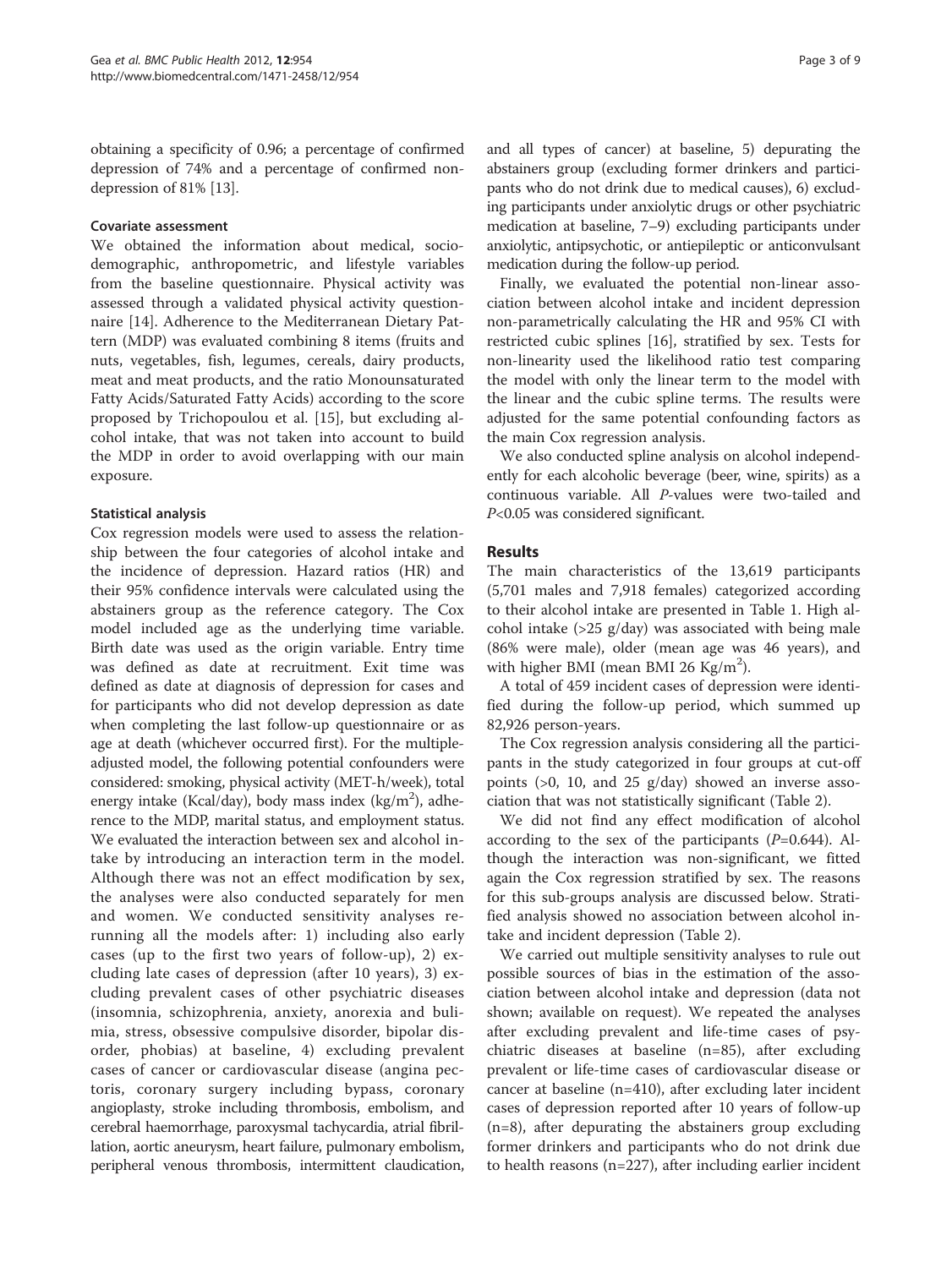|                                   | <b>MALES</b> |         |           |                | <b>FEMALES</b> |         |                |         |
|-----------------------------------|--------------|---------|-----------|----------------|----------------|---------|----------------|---------|
| Alcohol intake categories (g/day) | 0            | $<$ 10  | $10 - 25$ | $>25$          | 0              | < 10    | $10 - 25$      | $>25$   |
| N                                 | 628          | 3,017   | 1,462     | 594            | 2,141          | 4,904   | 778            | 95      |
| Age (years)                       | 43 (15)      | 42 (13) | 43 (12)   | 49 (11)        | 36(11)         | 34 (10) | 37(11)         | 42 (9)  |
| BMI ( $kg/m2$ )                   | 25(3)        | 25(3)   | 26(3)     | 26(3)          | 22(3)          | 22(3)   | 22(3)          | 22(3)   |
| Physical activity (MET-h/week)    | 28 (35)      | 25(25)  | 25(25)    | 24 (22)        | 18 (20)        | 18 (19) | 20 (19)        | 20 (18) |
| Mediterranean dietary pattern     | 4(2)         | 4(2)    | 4(2)      | 4(2)           | 4(2)           | 4(2)    | 4(2)           | 4(2)    |
| Current smokers (%)               | 13           | 16      | 26        | 27             | 15             | 25      | 35             | 30      |
| Ex-smokers (%)                    | 29           | 35      | 37        | 53             | 20             | 27      | 34             | 48      |
| Marital Status (% married)        | 59           | 63      | 64        | 80             | 49             | 43      | 39             | 56      |
| Living alone (%)                  | 5            | 5       | 6         | 8              | 5              | 7       | 10             | 14      |
| Unemployment (%)                  | 3            | 2       | 2         | $\overline{2}$ | 5              | 6       | $\overline{4}$ | 2       |
| Alcohol intake source             |              |         |           |                |                |         |                |         |
| Alcohol (g/day)                   | 0(0)         | 5(3)    | 16(4)     | 41 (19)        | 0(0)           | 3(3)    | 15(4)          | 33(9)   |
| Red Wine (g/day)                  | 0(0)         | 1(2)    | 6(5)      | 19 (14)        | 0(0)           | 1(2)    | 5(5)           | 16(13)  |
| All wine (g/day)                  | 0(0)         | 2(2)    | 7(6)      | 23(16)         | 0(0)           | 1(2)    | 6(6)           | 17(14)  |
| Beer (g/day)                      | 0(0)         | 2(2)    | 5(4)      | 11(14)         | 0(0)           | 1(2)    | 5(4)           | 12 (12) |
| Spirits (g/day)                   | 0(0)         | 1(1)    | 4(4)      | 7(12)          | 0(0)           | 1(1)    | 3(4)           | 4(7)    |

<span id="page-4-0"></span>Table 1 Baseline characteristics according to categories of alcohol intake stratified by sex: mean and SD, or %

The SUN Project 1999–2010.

cases (n=324), after excluding participants under anxiolitic drugs or other psychiatric medication at baseline (n=324), and after excluding participants under anxiolytic, antipsychotic, or antiepileptic or anticonvulsant medication during the follow-up period (n=455, n=114, n=36 respectively). The associations between alcohol intake and depression observed in all these sensitivity analyses were similar to those obtained in the main analysis.

To account for a non-linear association, we performed restricted cubic spline analysis adjusted for the same potential confounding factors as the main Cox regression analysis. Among men, we found no statistically significant linear or non-linear association between alcohol intake and incident depression  $(P=0.21$  and  $P=0.49$  respectively). We found no relationship for any type of specific alcoholic beverage nor for total alcohol intake among men. Among

|                       | Table 2 HR and 95% CI for incident depression according to categories of daily alcohol intake in the overall sample |  |  |
|-----------------------|---------------------------------------------------------------------------------------------------------------------|--|--|
| and stratified by sex |                                                                                                                     |  |  |

| Alcohol intake categories (g/day)                        | 0              | < 10                   | $10 - 25$              | $>25$                  |  |
|----------------------------------------------------------|----------------|------------------------|------------------------|------------------------|--|
|                                                          |                | <b>OVERALL SAMPLE</b>  |                        |                        |  |
| Cases/Person-years                                       | 114/16,921     | 255/48,206             | 68/13,711              | 22/4,088               |  |
| Age and sex adjusted                                     | 1 (Ref.)       | $0.84(0.67-1.05)$      | $0.83(0.61 - 1.14)$    | $0.91(0.56-1.46)$      |  |
| Multiple-adjusted model <sup>a</sup>                     | 1 (Ref.)       | $0.83(0.66-1.04)$      | $0.81(0.59-1.11)$      | $0.86$ $(0.53 - 1.39)$ |  |
| Interaction between sex and categories of alcohol intake | $P = 0.644$    |                        |                        |                        |  |
|                                                          |                |                        | <b>MALES</b>           |                        |  |
| Cases/Person-years                                       | 22/3,814       | 76/18,654              | 41/9,130               | 17/3,513               |  |
| Age adjusted                                             | $1$ (Ref.)     | $0.68$ $(0.42 - 1.10)$ | $0.75(0.45-1.26)$      | $0.77$ $(0.40-1.45)$   |  |
| Multiple-adjusted model b                                | $1$ (Ref.)     | $0.69(0.43-1.11)$      | $0.76$ $(0.45 - 1.29)$ | $0.76(0.40-1.47)$      |  |
|                                                          | <b>FEMALES</b> |                        |                        |                        |  |
| Cases/Person-years                                       | 92/13,107      | 179/29,552             | 27/4,582               | 5/575                  |  |
| Age adjusted                                             | $1$ (Ref.)     | $0.89(0.69-1.14)$      | $0.81$ $(0.52 - 1.24)$ | $1.06(0.43-2.61)$      |  |
| Multiple-adjusted model b                                | (Ref.)         | $0.87(0.67-1.13)$      | $0.78(0.50-1.21)$      | 1.06 (0.43-2.63)       |  |

a. Adjusted for age, sex, smoking, physical activity (MET-h/week), total energy intake (Kcal/day), baseline body mass index (kg/m<sup>2</sup>), adherence to the MDP, marital status, and employment status.

b. Excluding sex from the previous multiple-adjusted model.

The SUN Project 1999–2010.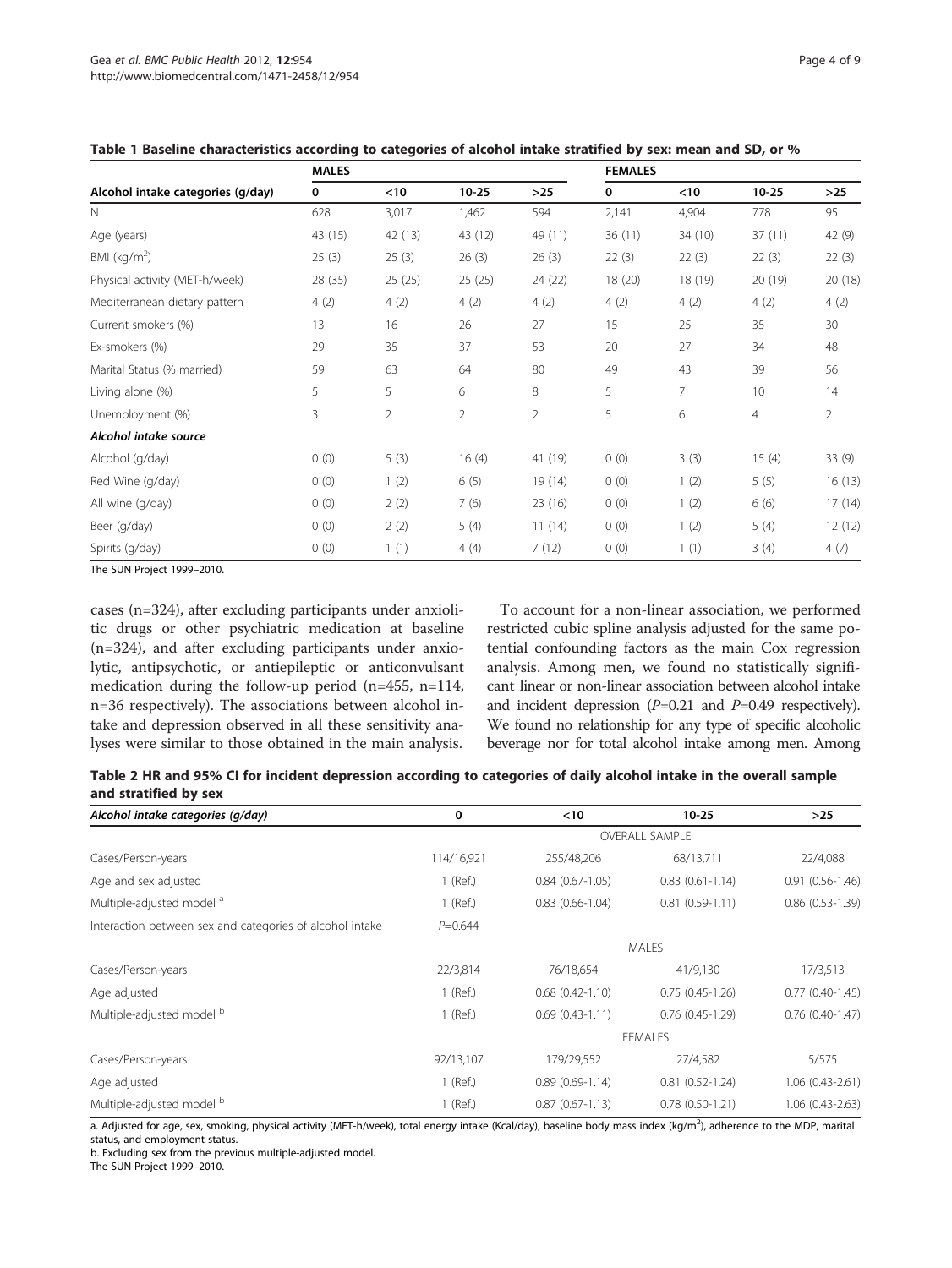women, we found a significant inverse relationship between total alcohol intake and the incidence of depression. This relationship was statistically significant for the non-linear association  $(P=0.01)$ . The U-shaped association that was found is graphically represented in Figure 2. Women with an alcohol intake ranging from 5 to 15 g/day showed a significantly lower risk of depression (the HR and the 95% CI were below the null value). In order to obtain estimates for specific categories of alcohol intake, we fitted another Cox regression analysis adapting the building of groups of alcohol intake to the shape of the dose–response curve obtained using the restricted cubic spline model: abstainers, <5 g/day, 5–15 g/day, and  $>15$  g/day. This resulted in a HR and 95% CI of 0.62 (0.43-0.89) for the third category (5–15 g/day) as compared to abstainers but no association was found for the rest of categories (Table [3\)](#page-6-0).

No associations were found for the consumption of specific beverage types and depression risk in the overall sample neither in the analyses separated by sex (data not shown).

## **Discussion**

The results of this prospective study suggest that whereas moderate alcohol intake (5–15 g/day) may protect women against the development of depression, higher amounts of alcohol intake may not confer any protection against depression.

Many studies have investigated the relationship between exposure to alcohol and depressive status. However, most of them have focused on subjects with AUD more than in subjects with alcohol intake levels in a lower range. Some other studies [\[17,18](#page-8-0)] have longitudinally investigated the relationship between alcohol dependence or alcohol abuse, but not categories of alcohol intake, and major depression. In fact, a recent review [[19\]](#page-8-0) reported a positive association between AUD and major depression.

However, longitudinal studies focusing on a normal range of alcohol intake even if they are follow-up studies, may still be affected by reverse causation bias because the follow-up is relatively short (only  $1-2$  years), or because they have not excluded prevalent cases of depression, or have assessed depression only on a narrow window of time during follow-up. Moreover no Mediterranean cohort, with a higher red wine consumption, has ever assessed this association. Therefore the differences in the assessment of exposure and/or events, or in the type of patients evaluated make the comparison with these studies difficult. A study from the Health and Retirement Study [\[20\]](#page-8-0) found an association between problematic alcohol intake and depression in a cohort of men aged over 50, but no association was found with non-problematic alcohol intake. Biennially for 6 years, alcohol intake was assessed through questionnaires, and

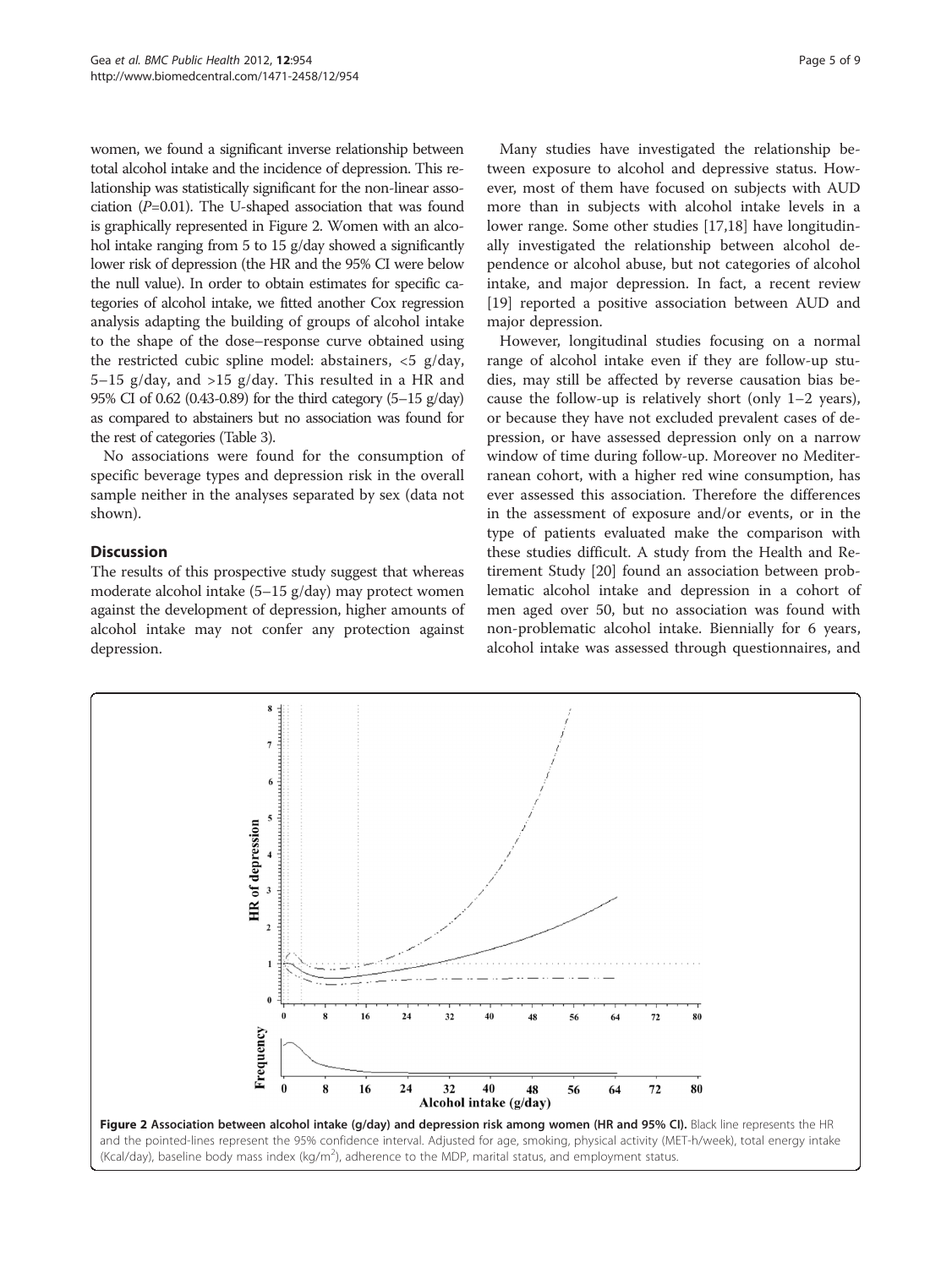| Alcohol intake categories (g/day)    | 0              | $<$ 5                 | $5 - 15$            | $>15$                |  |  |
|--------------------------------------|----------------|-----------------------|---------------------|----------------------|--|--|
|                                      |                | <b>OVERALL SAMPLE</b> |                     |                      |  |  |
| Cases/Person-years                   | 114/16,921     | 204/33,011            | 95/23,242           | 46/9,753             |  |  |
| Age and sex adjusted                 | $1$ (Ref.)     | $0.96(0.76-1.21)$     | $0.66$ (0.49-0.87)  | $0.77$ $(0.53-1.10)$ |  |  |
| Multiple-adjusted model <sup>a</sup> | $1$ (Ref.)     | $0.94(0.75-1.19)$     | $0.65(0.49 - 0.86)$ | $0.73$ $(0.50-1.06)$ |  |  |
|                                      | <b>MALES</b>   |                       |                     |                      |  |  |
| Cases/Person-years                   | 22/3,814       | 53/10,911             | 49/12,776           | 32/7,610             |  |  |
| Age adjusted                         | $1$ (Ref.)     | $0.82$ (0.49-1.34)    | $0.64(0.39-1.07)$   | $0.68$ $(0.39-1.17)$ |  |  |
| Multiple-adjusted model b            | $1$ (Ref.)     | $0.82$ (0.50-1.36)    | $0.64(0.39-1.07)$   | $0.68(0.39-1.19)$    |  |  |
|                                      | <b>FEMALES</b> |                       |                     |                      |  |  |
| Cases/Person-years                   | 88/12,629      | 136/19,523            | 59/12,578           | 12/1,706             |  |  |
| Age adjusted                         | $1$ (Ref.)     | $1.01(0.78-1.31)$     | $0.62$ (0.44-0.89)  | $0.86(0.49-1.51)$    |  |  |
| Multiple-adjusted model <sup>b</sup> | $1$ (Ref.)     | $0.97(0.75-1.27)$     | $0.62$ (0.43-0.89)  | $0.84(0.47-1.48)$    |  |  |

<span id="page-6-0"></span>Table 3 HR and 95% CI for incident depression according to categories of daily alcohol intake adapted to the spline results

a. Adjusted for age, sex, smoking, physical activity (MET-h/week), total energy intake (Kcal/day), baseline body mass index (kg/m<sup>2</sup>), adherence to the MDP, marital status, and employment status.

b. Excluding sex from the previous multiple-adjusted model.

The SUN Project 1999–2010.

incidence of depression was assessed using a symptoms scale with a cut-point. However, 63% of the participants were classified as problematic alcohol drinkers even when they reported drinking less than 1 drink per week. In addition, some cases of depression might be underestimated in that study since they only evaluated selfreported cases of depression during the last 2 years of the study, but not those occurring in the first 4 years of follow-up. Finally, that study only included men since the exposure was problematic drinking, which is much more prevalent among men. Another study examined how alcohol use predicts changes in psychological symptoms among 393 adolescents followed up for 18 months [[21\]](#page-8-0) and found that initial levels of alcohol use did not predict changes in depression. Inclusion criteria for that study were to score one standard deviation above the school mean on one of the four subscales of the Substance use Risk Personality Scale: hopelessness, anxiety, impulsivity, and sensation seeking. In addition, depression was assessed through the Brief Symptom Inventory, not through a doctor made diagnosis. Finally, previous or prevalent cases of depression were not excluded since diagnosis of depression as such was not assessed. Paljärvi et al. [\[22](#page-8-0)] performed a two-wave 5-years follow-up study to determine which aspect of drinking pattern would be the best predictor for depressive symptoms. Self-reported depressive symptoms were measured with a questionnaire at baseline and at year-5. They found that binge-drinking and also higher categories of alcohol intake were directly associated with depressive symptoms. These results are in contrast with our findings, however Paljärvi el al. excluded abstainers from their analyses, and used the moderate alcohol consumers as

the reference category. Skogen et al. [\[23](#page-8-0)] found an U-shaped association between alcohol intake and both anxiety and depression. They distinguished between the possible former drinkers and abstainers. However, these authors acknowledged that the direction of causality was not clear. Another study evaluated the influence of alcohol dependence on the first incident depressive episode in a 1-year follow-up [\[24](#page-9-0)]. Both disorders were investigated using Diagnostic Interview Schedule, according to DSM-III. Prevalent and previous cases of depression were excluded. Multivariate logistic regression was conducted separately for men and women, obtaining a stronger positive association for women. These results are not comparable with ours because we did not assess alcohol dependence as exposure.

Some case–control studies have investigated the influence of alcohol intake on the development of depression [[25](#page-9-0)-[27](#page-9-0)]. For example, an study conducted by Armenian et al. [[27](#page-9-0)] after an earthquake found a protective association for alcohol intake in cases of depression without comorbidity of other psychiatric disorders: OR  $(95\% \text{ CI}) = 0.6 (0.3-0.9)$ . The post-traumatic situation makes our results not comparable with the results of this study. Two other studies found contradictory results [\[25,26\]](#page-9-0). However, these case–control studies may also be affected by reverse causality bias.

Finally, some cross-sectional studies have found high comorbidity between both conditions [\[4](#page-8-0)]; however, their cross-sectional nature is an obstacle to assess causality, especially when it is well known that depression is a risk factor for AUD [[17,18\]](#page-8-0).

Our results suggest an U-shaped association between alcohol intake and the development of depression, only for women. The non-significant association for heavy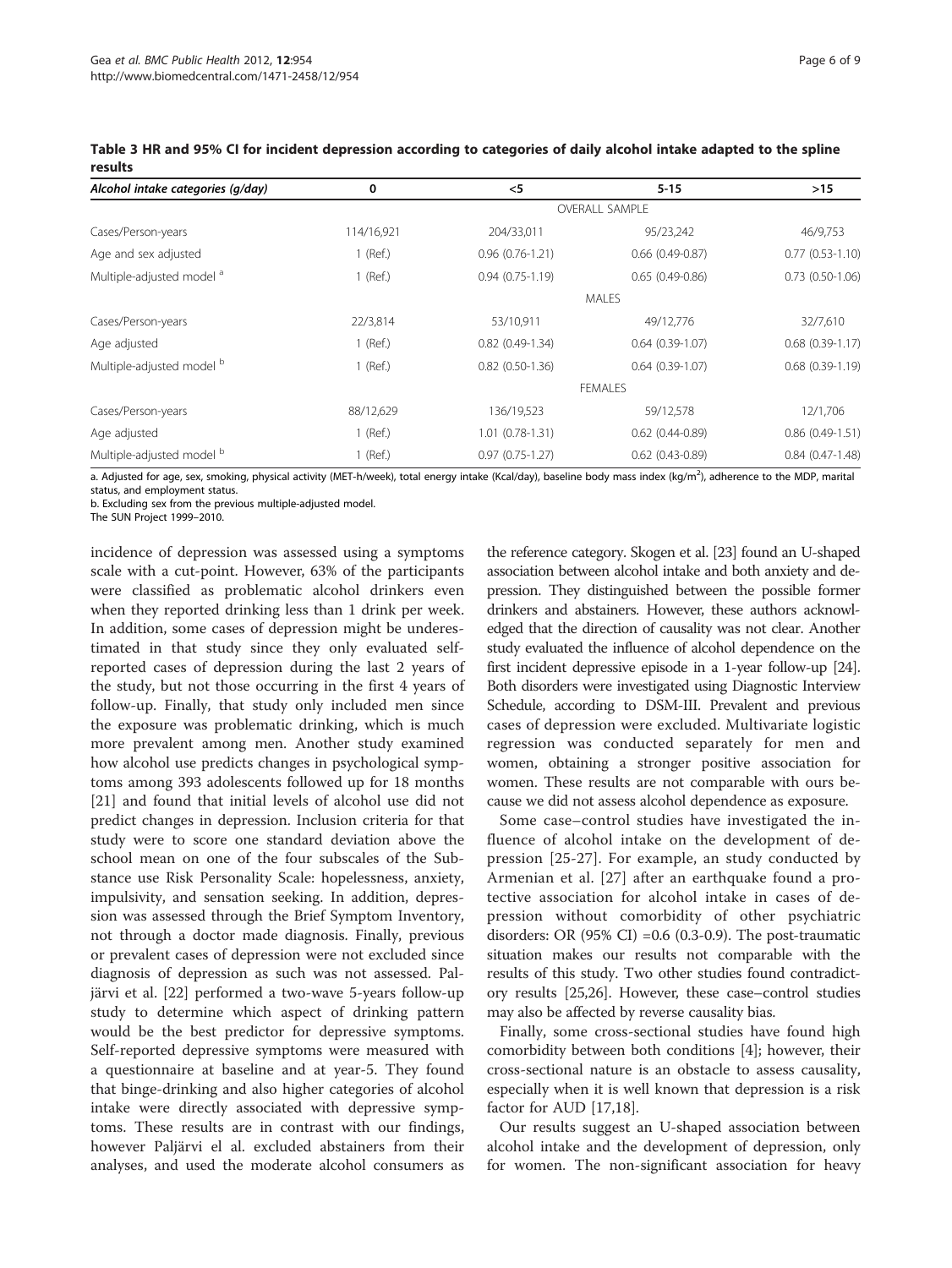alcohol intake may be due to the very low average consumption and the scarcity of heavy drinkers in our cohort. This is consistent with Perreira et al. [\[20\]](#page-8-0) who did not find any association for men. However, our results are not consistent with Mackie et al. [[21\]](#page-8-0) who did not find any association for men or women. These studies, and all cited above, are not generally comparable because of the differences in the alcohol and depression assessments [[28\]](#page-9-0). Moreover, the different results between these studies may be due to the differences in the distribution of alcohol intake between populations. When the population has moderate to low average alcohol intake, the association tends to be inverse or null [\[20,21\]](#page-8-0) and when the population has heavy alcohol intake, it tends to be positive [[20,22](#page-8-0)]. When assessing the relationship between alcohol intake and the development of depression a careful consideration of the temporal sequence is needed. In order to reduce the risk of falling into reverse causation bias, early incident cases of depression were excluded. These cases may be sub-clinical cases of depression that are likely to increase their alcohol intake as a consequence of their recent depression. On the contrary, alcohol intake information was collected at baseline and some cases of depression were developed after 10 years of follow-up. Considering on the other hand that this late incident cases might not be influenced by alcohol intake at baseline, we excluded these later cases and the magnitude of the association did not change considerably.

The development of depression may be influenced by the presence of other psychiatric disorders [\[29](#page-9-0)]. In order to control for this possible bias we conducted the analysis after the exclusion of prevalent and lifetime cases of psychiatric disorders. The association did not change substantially. Other important diseases like cancer [\[25,30](#page-9-0)] or cardiovascular disease may lead to the development of depression and also to changes in alcohol intake. After the exclusion of prevalent cases of both kinds of disorders, the association remained similar. Other potentially important issue is the comparison group. Abstainers might be a heterogeneous group. Those who do not drink may have different reasons not to do so. Some of them may be abstainer due to medical advice. Participants declaring being abstainers could have been former drinkers. These facts could bias the results towards a more protective association. However, after excluding former drinkers and those abstainers who did not drink due to medical advice, the association between alcohol intake and the development of depression did not change.

We conducted the analysis separately for men and women although the interaction product-term was not significant. However, previous studies [[31,32](#page-9-0)] found differences between both sexes, therefore we considered convenient to split our sample. Women seem to be more likely to the development of depression [\[33\]](#page-9-0) and the same alcohol intake affects differently to men and women [[34](#page-9-0)] due to their different body composition, affecting the volume of distribution, or different metabolism.

Some mechanisms have been proposed to explain the deleterious effect of heavy or chronic alcohol drinking on brain function [[35\]](#page-9-0); however, moderate alcohol drinking have a GABAergic effect, acting on GABAA receptors [[36\]](#page-9-0), that may prevent or counteract the effects of depression on this system [\[37](#page-9-0)].

Our study has some important strengths, such as its prospective design (avoiding reverse causation bias), data collection and data analysis. Other strengths are its large sample size, its high retention rate, the good adjustment for potential confounders, the existence of published validation studies for our methods, the high correlation observed between the FFQ and the food records for alcohol intake in the validation study, and the high educational level of the participants, achieving high quality information and high internal validity. In our analysis, we have carefully considered the reverse causation bias, used validated diagnosis of depression, taken into account other psychiatric disorders, analysed sex-alcohol interaction, excluded other important diseases, and depurated the abstainers group.

A limitation of our study is the use of a self-reported clinical diagnosis of depression. We assume that a low proportion of participants could misreport the diagnosis. Moreover, participants who reported habitual use of antidepressant drugs were also considered incident cases. Research suggests first treatment for depression typically occurs several years following the onset of depression. The median time from onset of depression to first treatment has been reported to be 8 years in the U.S. population [[38](#page-9-0)]. Long lags in first contact for depression treatment have also been reported in other countries [[39](#page-9-0)]. Thus, identifying incident cases of depression by having received a diagnosis or prescribed medication by a medical doctor may result in missed cases. This is especially true for cases recruited later in the study who were followed up for a shorter period of time than case recruited earlier in the study. These missing cases can translate in low sensitivity of our case ascertainment definition. However, our validation study found very high specificity (0.96) for the self-reported diagnosis of depression and theoretically with perfect specificity, non-differential misclassification of disease, due to low sensitivity, will not bias the relative risk estimate [\[40\]](#page-9-0).

A potential limitation is that few participants were heavy alcohol consumers, which may lead to a lack of statistical power to assess the relationship with depression for high levels of alcohol intake. Another limitation is that we do not have information about illicit drug use. However the SUN cohort participants are highly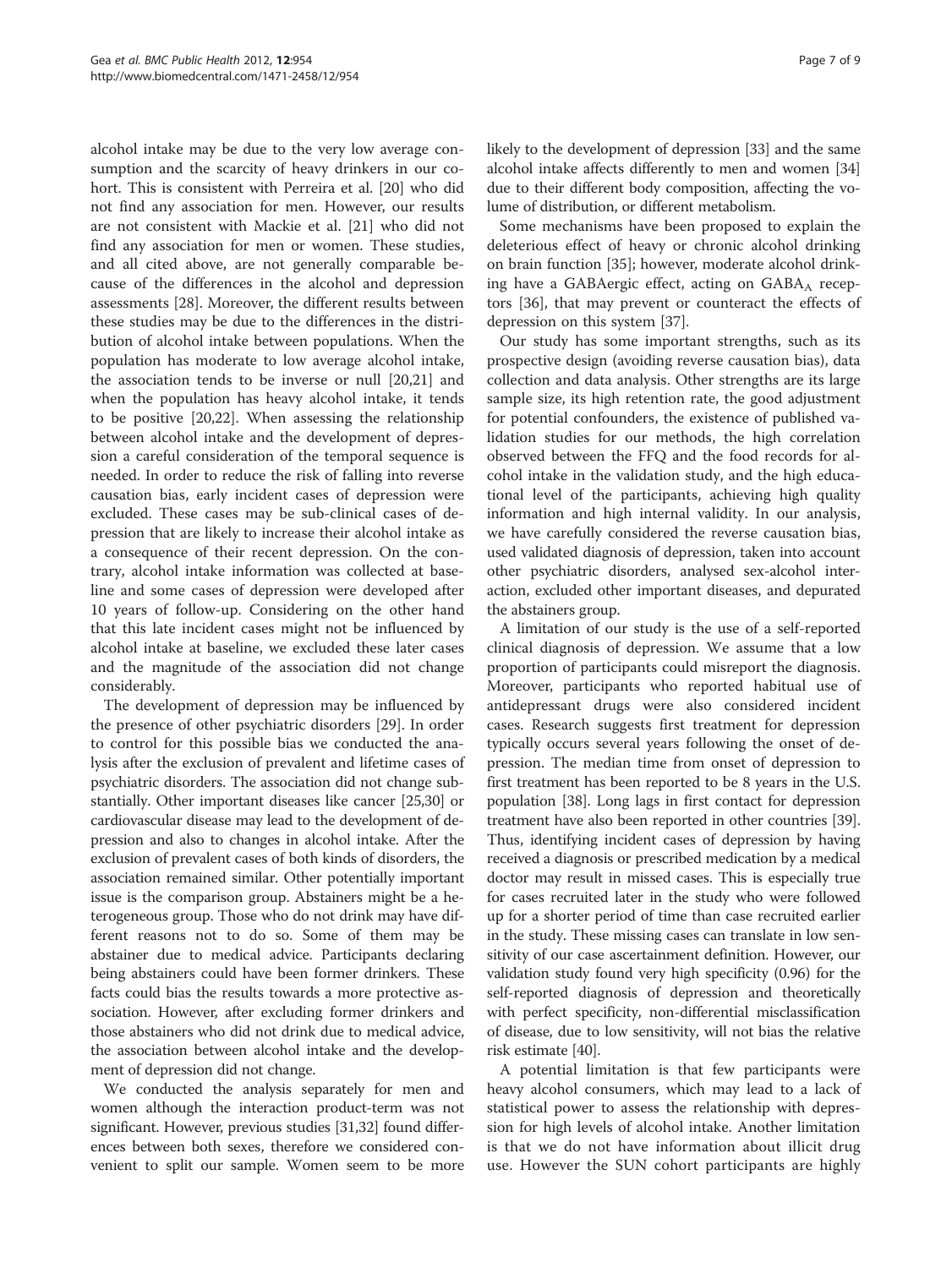<span id="page-8-0"></span>motivated, responsible and health-conscious who voluntarily agreed to complete long and complicated questionnaires. We expect that the use of illicit drugs will be very low or even non-existent among them.

### Conclusions

Moderate alcohol intake (5–15 g/d) among women might protect them against the development of depression, while high alcohol intake seems to confer no benefit. However, additional cohort studies are needed to confirm our findings.

#### Abbreviations

SUN: Seguimiento Universidad de Navarra; HR: Hazard ratio; 95% CI: 95% Confidence interval; DALYs: Disability adjusted life years; AUD: Alcohol use disorders; FFQ: Food frequency questionnaire; SCID-I: Structured Clinical Interview for DSM-IV; MDP: Mediterranean Dietary Pattern; MET: Metabolic equivalent; BMI: Body mass index; OR: Odds ratio; GABA: Gamma aminobutiric acid.

#### Competing interest

There is no competing interest. There is no financial arrangement with any food or alcoholic beverages company.

#### Authors' contributions

AG conducted the literature review, participated in the design of the study, conducted the main statistical analyses and prepared the first draft of the manuscript. ET participated in the design of the study, conducted part of the statistical analyses and supervised the methods section. ASV participated in the design of the study, conducted part of the literature review, contributed to the interpretation of findings, the writing of the discussion section, and obtained funding. MBR participated in the design of the study, the interpretation of results, and obtained funding and administrative support. JMNC participated in the interpretation of results. CSO helped with the literature review and with the statistical analyses. JJB directed and supervised the study, participated in the statistical analyses, the interpretation of results, and obtained funding and administrative support. MAMG was the founder and principal investigator of the SUN cohort, supervised all the steps in the statistical analyses and preparation of the manuscript, and obtained funding and administrative support. All authors took care of the critical revision of the manuscript for important intellectual content and approved the final version to be submitted for publication.

#### Acknowledgements

We are indebted to the participants of the SUN Study for their continued cooperation and participation. We thank to other members of the SUN Group: Alonso A, Benito S, de Irala J, de la Fuente-Arrillaga C, Delgado-Rodríguez M, Guillén- Grima F, Krafka J, Llorca J, López del Burgo C, Marti A, Martínez JA, Pimenta AM, Sánchez D, Seguí-Gómez M, Serrano-Martínez M, and Vázquez Z. The SUN Project has received funding from the Spanish Government-Instituto de Salud Carlos III (Grants PI01/0619, PI030678, PI040233, PI042241, PI050976, PI070240, PI070312, PI081943, PI080819, PI1002658, PI1002293, RD06/0045, 2010/087, and G03/140), the Navarra Regional Government (36/2001, 43/2002, 41/2005, 36/2008, 45/2011)and the University of Navarra. ET is supported by a Río Hortega post-residency fellowship of the "Instituto de Salud Carlos III", Ministry of Economy and Competitiveness, Spanish Government. AG is supported by a FPU fellowship of the Ministerio de Educación, Cultura y Deporte, Spanish Government.

#### Author details

<sup>1</sup>Department of Preventive Medicine and Public Health, University of Navarra, Irunlarrea 1, 31008 Pamplona, Spain. <sup>2</sup>Department of Nutrition, HSPH, Boston, USA. <sup>3</sup>University of Las Palmas de Gran Canaria, Las Palmas de Gran Canaria, Spain.

Received: 20 March 2012 Accepted: 27 October 2012 Published: 7 November 2012

#### References

- 1. Patten SB: Accumulation of major depressive episodes over time in a prospective study indicates that retrospectively assessed lifetime prevalence estimates are too low. BMC Psychiatry 2009, 9:19.
- 2. Kessler RC, Angermeyer M, Anthony JC, DE Graaf R, Demyttenaere K, Gasquet I, DE Girolamo G, Gluzman S, Gureje O, Haro JM, Kawakami N, Karam A, Levinson D, Medina Mora ME, Oakley Browne MA, Posada-Villa J, Stein DJ, Adley Tsang CH, Aguilar-Gaxiola S, Alonso J, Lee S, Heeringa S, Pennell BE, Berglund P, Gruber MJ, Petukhova M, Chatterji S, Ustün TB: Lifetime prevalence and age-of-onset distributions of mental disorders in the World Health Organization's World Mental Health Survey Initiative. World Psychiatry 2007, 6:168–176.
- 3. WHO Regional Office for Europe: Global Burden of Disease: 2004. Geneva: World Health Organization; 2008.
- 4. World Health Organization: Global Status Report on alcohol and health. Geneva: World Health Organization; 2011.
- 5. Sullivan LE, Fiellin DA, O'Connor PG: The prevalence and impact of alcohol problems in major depression: a systematic review. Am J Med 2005, 118:330–341.
- 6. Manninen L, Poikolainen K, Vartiainen E, Laatikainen T: Heavy drinking occasions and depression. Alcohol Alcohol 2006, 41:293–299.
- Hu FB, Willett WC: Optimal diets for prevention of coronary heart disease. JAMA 2002, 288:2569–2578.
- 8. Martinez-Gonzalez MA, Sanchez-Villegas A, De Irala J, Marti A, Martinez JA: Mediterranean diet and stroke: objectives and design of the SUN project. Seguimiento Universidad de Navarra. Nutr Neurosci 2002, 5:65-73.
- 9. Segui-Gomez M, de la Fuente C, Vazquez Z, de Irala J, Martinez-Gonzalez MA: Cohort profile: the 'Seguimiento Universidad de Navarra' (SUN) study. Int J Epidemiol 2006, 35:1417–1422.
- 10. Willett W, Stampfer M: Implications of total energy intake for epidemiologic analyses. In Nutritional epidemiology. 2nd edition. New York: Oxford University Press; 1998:273–301.
- 11. Martin-Moreno JM, Boyle P, Gorgojo L, Maisonneuve P, Fernandez-Rodriguez JC, Salvini S, Willett WC: Development and validation of a food frequency questionnaire in Spain. Int J Epidemiol 1993, 22:512-519.
- 12. Willett WC, Howe GR, Kushi LH: Adjustment for total energy intake in epidemiologic studies. Am J Clin Nutr 1997, 65(Suppl 4):1220–1228. discussion 1229–1231.
- 13. Sanchez-Villegas A, Schlatter J, Ortuno F, Lahortiga F, Pla J, Benito S, Martinez-Gonzalez MA: Validity of a self-reported diagnosis of depression among participants in a cohort study using the Structured Clinical Interview for DSM-IV (SCID-I). BMC Psychiatry 2008, 8:43.
- 14. Martinez-Gonzalez MA, Lopez-Fontana C, Varo JJ, Sanchez-Villegas A, Martinez JA: Validation of the Spanish version of the physical activity questionnaire used in the Nurses' Health Study and the Health Professionals' Follow-up Study. Public Health Nutr 2005, 8:920-927.
- 15. Trichopoulou A, Costacou T, Bamia C, Trichopoulos D: Adherence to a Mediterranean diet and survival in a Greek population. N Engl J Med 2003, 348:2599–2608.
- 16. Greenland S: Dose–response and trend analysis in epidemiology: alternatives to categorical analysis. Epidemiology 1995, 6:356–365.
- 17. Kuo PH, Gardner CO, Kendler KS, Prescott CA: The temporal relationship of the onsets of alcohol dependence and major depression: using a genetically informative study design. Psychol Med 2006, 36:1153–1162.
- 18. Fergusson DM, Boden JM, Horwood LJ: Tests of causal links between alcohol abuse or dependence and major depression. Arch Gen Psychiatry 2009, 66:260–266.
- 19. Boden JM, Fergusson DM: Alcohol and depression. Addiction 2011, 106:906–914.
- 20. Perreira KM, Sloan FA: Excess alcohol consumption and health outcomes: a 6-year follow-up of men over age 50 from the health and retirement study. Addiction 2002, 97:301–310.
- 21. Mackie CJ, Castellanos-Ryan N, Conrod PJ: Personality moderates the longitudinal relationship between psychological symptoms and alcohol use in adolescents. Alcohol Clin Exp Res 2011, 35:703–716.
- 22. Paljärvi T, Koskenvuo M, Poikolainen K, Kauhanen J, Sillanmäki L, Mäkelä P: Binge drinking and depressive symptoms: a 5-year population-based cohort study. Addiction 2009, 104:1168–1178.
- 23. Skogen JC, Harvey SB, Henderson M, Stordal E, Mykletun A: Anxiety and depression among abstainers and low-level alcohol consumers. The Nord-Trøndelag health study. Addiction 2009, 104:1519–1529.